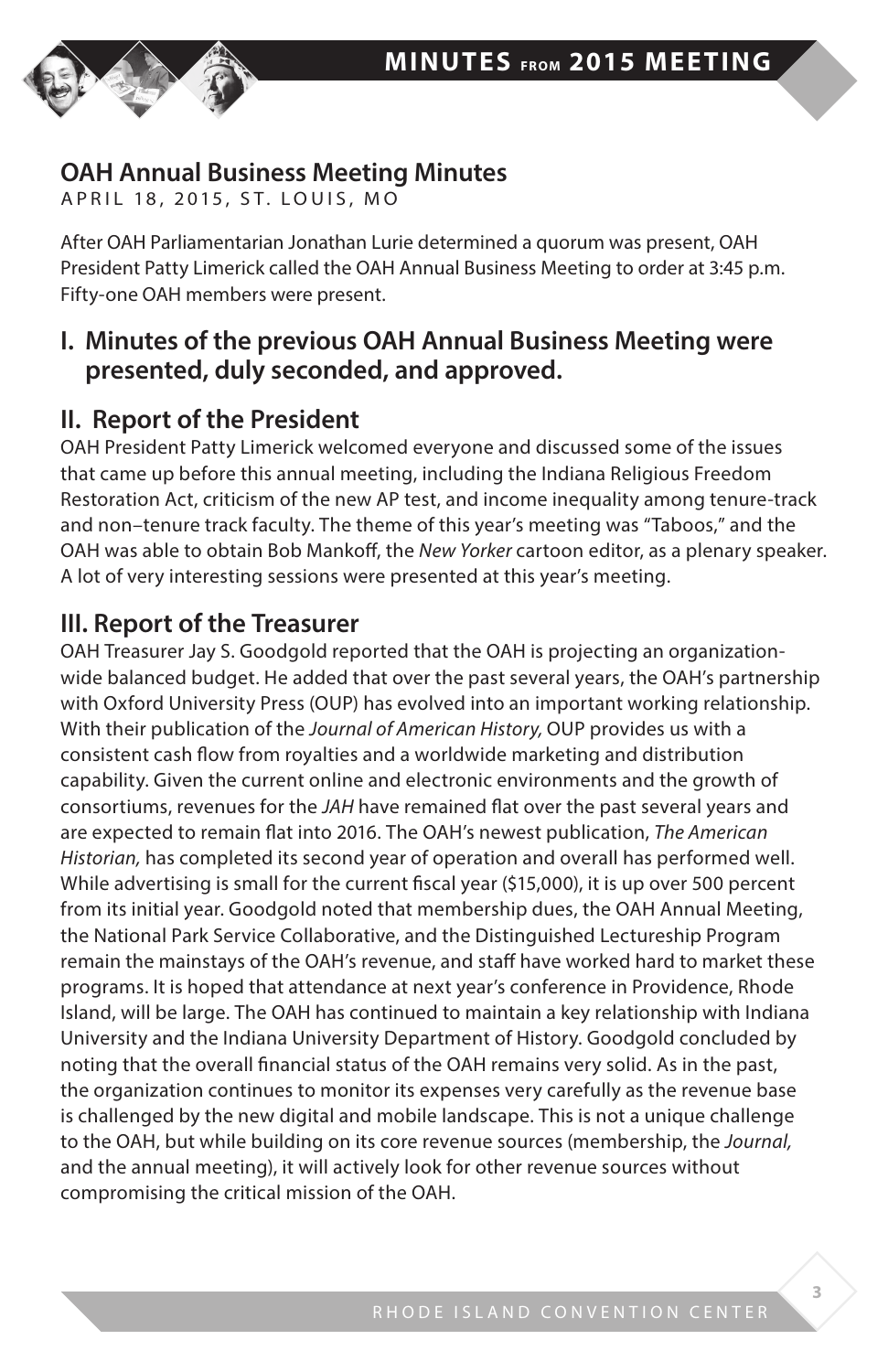

# **IV. Report of the Executive Director**

OAH Executive Director Katherine M. Finley thanked everyone, including the board, the staff, sponsors, exhibitors, and attendees for making this a good meeting. This coming year the OAH plans to continue to look critically at all its programs as it implements a new strategic plan. The goal of these efforts is to provide the best programs to our members and concentrate staff efforts where they can be most effective. Then Finley noted some of OAH's achievements during the past year, including:

- w The production of a new magazine, *The American Historian,* to address the professional needs of our members. The first survey given to members rated the magazine very highly, and so far advertising revenue has exceeded expectations.
- w The 2014 annual meeting in Atlanta had 1,871 attendees, 232 sessions, and over 400 papers; registration was 10 percent higher than the previous year, and this represents a record number of sessions and papers. This year we had 142 sessions, 600 papers, 5 museum-style displays, continued the ever-popular "Hey, I Know Your Work" mentorship program, and established the "Pub Hub" as a networking event for publishers. This year's attendance was slightly above average for a city the size of St. Louis. The total number of attendees was 1,456.
- Last year (for the fifth year in a row), the OAH finished another year with a surplus and is hoping for a small organization-wide surplus this year.
- The OAH has worked very hard to increase membership and this coming year will be concentrating on increasing its core membership. Last year, the OAH finished with 7,399 members (lower from the previous year's total of 7,818), but we witnessed a smaller loss than anticipated. The OAH is hoping to finish this year with the same number or more members than last year.
- \* This past year, the OAH established a new prize fund—the Mary Jurich Nickliss fund for the best book in women's and/or gender history. The OAH will award the first Mary Jurich Nickliss Prize this year and will distribute the first grants from the Presidents' Travel Fund for Emerging Historians.
- Traffic on the OAH Web site has gone up dramatically. The number of unique visitors has increased 30 percent from 91,113 to 117,946, and the total number of page views has increased 47 percent from 297,738 to 437,217.
- w The *Journal* is strong. Some of the articles have received national press attention. The *Journal* reaches individuals in 64 countries; during the past year, we entered into a new and more favorable contract with Oxford University Press.
- The OAH continues to work with the National Park Service and during the past year collaborated on 49 different projects, including 11 new projects.
- In 2013–2014, Distinguished Lectures were presented in 28 states. Forty-seven new lecturers will join the program this fall.
- The OAH has developed a new strategic plan which was adopted at the board meeting at this conference. The plan will guide the organization for the next three years.

Finley concluded with a quote from Peter Drucker : "The best way to predict the future is to create it." As the OAH implements its strategic plan next year, it will be doing its best to create the organization's future.

**4**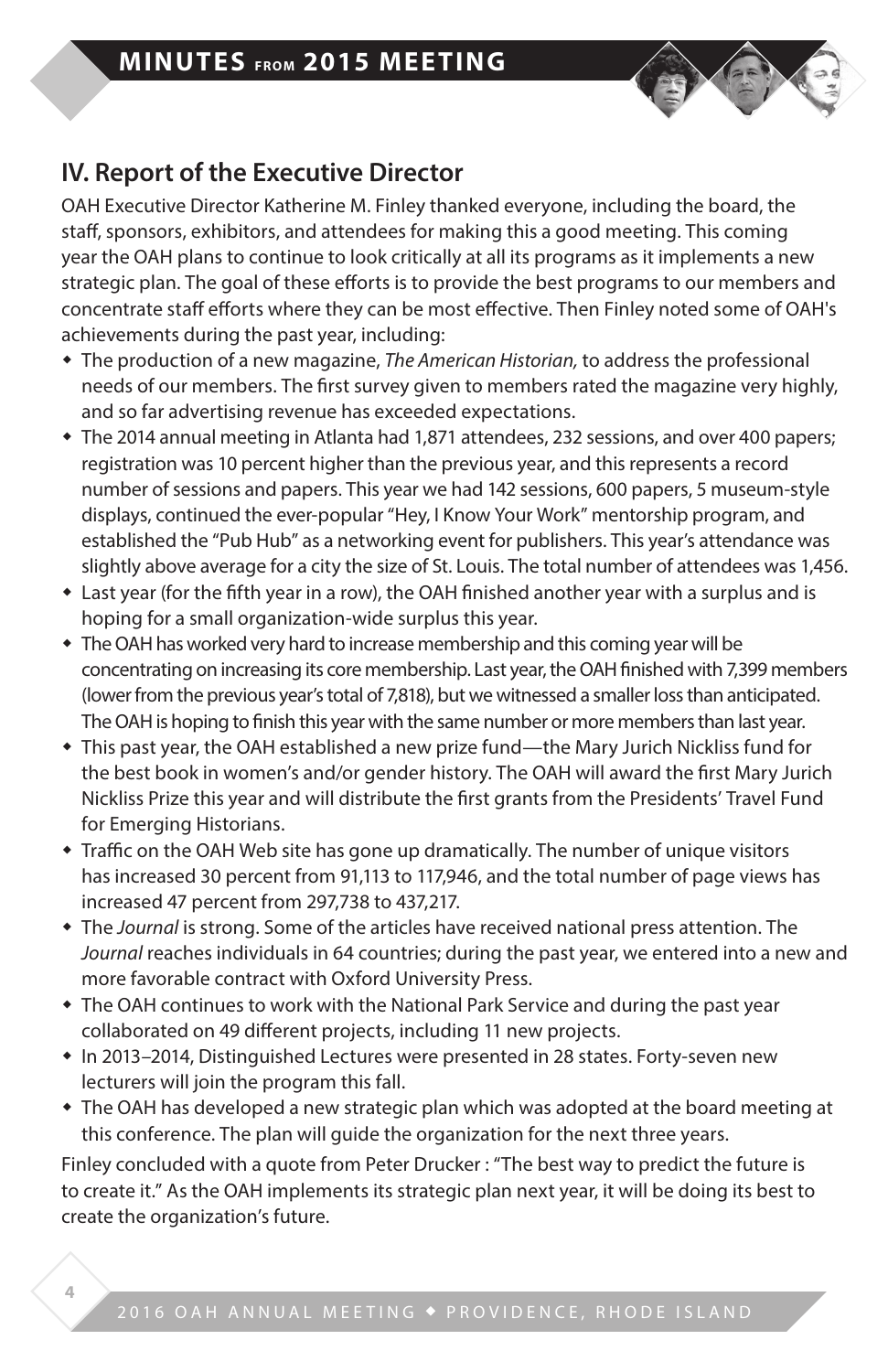

### **V. Report of the Executive Editor**

Since the fall 2014 OAH Executive Board meeting, *The American Historian* has published its November 2014 and February 2015 issues. The magazine's next issues are scheduled for May, August, and November. *The American Historian'*s Web site, http://tah.oah.org, went live in October 2014.

The *JAH* has continued to respond to the evolution of the presentation of scholarship by creating a new feature, "Metagraph: Innovations in Form and Content," that appeared first in the December 2013 issue as a review essay (Thomas W. Zeiler on James G. Blight and janet M. Lang's *The Armageddon Letters*) and then in the June 2014 issue as a full article (Cameron Blevins, *Space, Nation, and the Triumph of Region: A View of the World from Houston*). The June 2014 issue also featured Amy Bass's "State of the Field: Sports History and the 'Cultural Turn'," with six respondents. The September 2014 issue featured our "Interchange" conversation, "The History of Capitalism," with Sven Beckert, Angus Burgin, Peter James Hudson, Louis Hyman, Naomi Lamoreaux, Scott Marler, Stephen Mihm, Julia Ott, Philip Scranton, and Elizabeth Tandy Shermer. Linenthal noted that he was very grateful to former *JAH* assistant editor David Prior for taking a leadership role in coordinating that project.

In December 2014 Michael J. Pfeifer offered "At the Hands of Parties Unknown? The State of the Field of Lynching Scholarship," with five respondents. (Pfeifer also participated in a *JAH* podcast conversation about the article.)

The *Journal* is looking forward to the June 2015 special issue, "Historians and the Carceral State," which has been a tremendous amount of work for the entire staff. He noted that his staff is most grateful for the crucial and enduring contributions of our three consulting editors, Kelly Lytle Hernandez, Khalil Gibran Muhammad, and Heather Ann Thompson.

Linenthal then discussed the *JAH*'s latest venture into the digital world and thanked several members of the staff who, with no extra resources, created something that will continue to flourish. The *JAH* staff is excited to introduce *Process,* the new blog of the OAH, the *JAH,* and *The American Historian*. This blog is the result of the OAH's ongoing initiative to engage with the vibrant community of historians, historically oriented scholars, and educated readers that has developed on the Internet over the past decade. The blog platform's flexibility allows us to publish posts that are conversational, variable in length, and timely. It will cover a wide range of topics appealing to a broad constituency that includes graduate students, historians across the profession, and an educated readership. In its early stages *Process* will focus on teaching, scholarship, and the historical profession. During the blog's first ten days in existence it generated 7,017 views and 5,353 visits.

Linenthal reported that he will return full time to the History Department at Indiana University at the end of June 2016, when he will have completed eleven years as editor of the *JAH.* An executive editor search will be held this coming fall, with a new editor to start in August 2017. Linenthal reported that Managing Editor Steve Andrews will serve as interim executive editor.